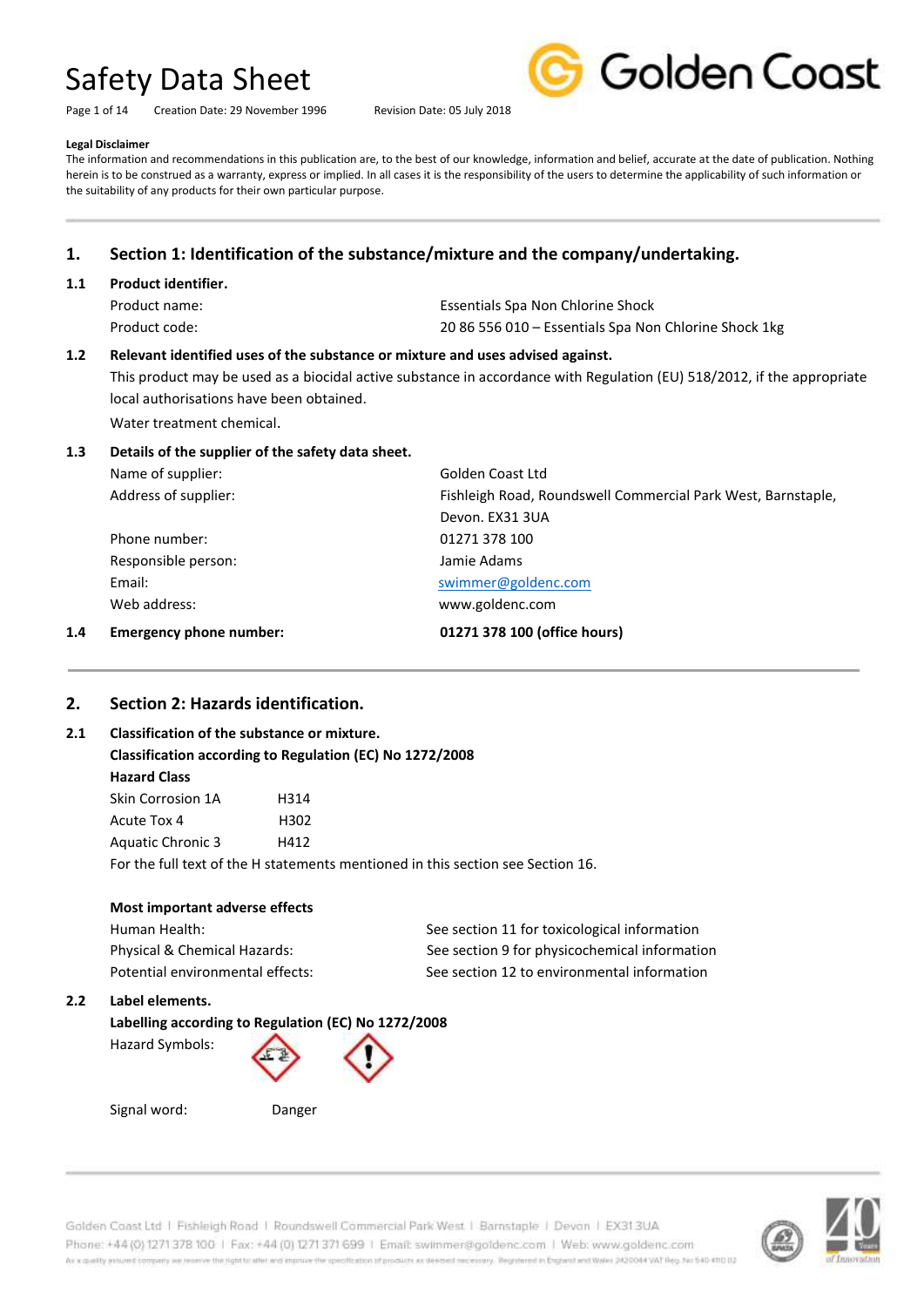Page 2 of 14 Creation Date: 29 November 1996 Revision Date: 05 July 2018



#### **Legal Disclaimer**

The information and recommendations in this publication are, to the best of our knowledge, information and belief, accurate at the date of publication. Nothing herein is to be construed as a warranty, express or implied. In all cases it is the responsibility of the users to determine the applicability of such information or the suitability of any products for their own particular purpose.

| Hazard statement's:                        | H314                | Causes severe skin burns and eye damage                                                                                                                  |
|--------------------------------------------|---------------------|----------------------------------------------------------------------------------------------------------------------------------------------------------|
|                                            | H302                | Harmful if swallowed                                                                                                                                     |
|                                            | H412                | Harmful to aquatic life with long lasting effects                                                                                                        |
| <b>Additional Labelling:</b>               | Contains:           | Dipotassium peroxodisulphate                                                                                                                             |
|                                            | EUH208:             | May produce an allergic reaction                                                                                                                         |
| Precautionary statements: P102:            |                     | Keep out of the reach of children                                                                                                                        |
|                                            | P273:               | Avoid release to the environment                                                                                                                         |
|                                            | P280:               | Wear protective gloves/protective clothing/eye protection/face<br>protection                                                                             |
|                                            | P301+P361+P353:     | IF SWALLOWED: rinse mouth. Do NOT induce vomiting.                                                                                                       |
|                                            | P303+361+353:       | IF ON SKIN (or hair): Remove/Take off immediately all contaminated<br>clothing. Rinse skin with water.                                                   |
|                                            | P305+351+338:       | IF IN EYES: Rinse continuously with water for several minutes. Remove<br>contact lenses if present and easy to do so-continue rinsing.                   |
|                                            | P310:               | Immediately call a poison centre                                                                                                                         |
|                                            | P405:               | Store locked up                                                                                                                                          |
|                                            | P501:               | Dispose of contents/container in accordance with local regulations.<br>Use biocides safely. Always read the label and product information<br>before use. |
| Special labelling:                         | Contains:           | Dipotassium peroxodisulphate. May produce an allergic reaction.                                                                                          |
| Other hazards.<br>PBT and vPvB assessment: | PBT: Not applicable | vPvB: Not applicable                                                                                                                                     |

## **3. Section 3: Composition/information on ingredients.**

## **3.1 Mixtures.**

**2.3 Other hazards.**

| <b>EINECS</b> | %              | <b>Hazards</b>                                                                                                                   |
|---------------|----------------|----------------------------------------------------------------------------------------------------------------------------------|
|               |                |                                                                                                                                  |
| 274-778-7     | $>= 86 - 596%$ | Acute Tox. 4, H302: Skin Corr.1B; H314: Eye Dam.1; H318: Aquatic                                                                 |
|               |                | Chronic 3; H412                                                                                                                  |
|               |                |                                                                                                                                  |
| 231-781-8     | $>=0 - 5 = 2%$ | Ox.Sol/3; H272 Acute Tox 4 H302; Skin Irrit 2; H315 Eye Irrit 2;                                                                 |
|               |                | H315: Resp.Sens1; H334: Skin Sens.1; H3017, STOT SE3; H335;                                                                      |
|               |                | Aquatic Chronic 2; H312                                                                                                          |
|               |                |                                                                                                                                  |
|               | $>=1 - 5 = 2%$ |                                                                                                                                  |
|               |                | Pentapotassium bis(peroxymonosulphate)bis(sulphate)<br>Dipotassium peroxodisulphate<br>Tetra[carbonato(2)]dihyroxypentamagnesium |

For the full text of the H statements mentioned in this section see Section 16



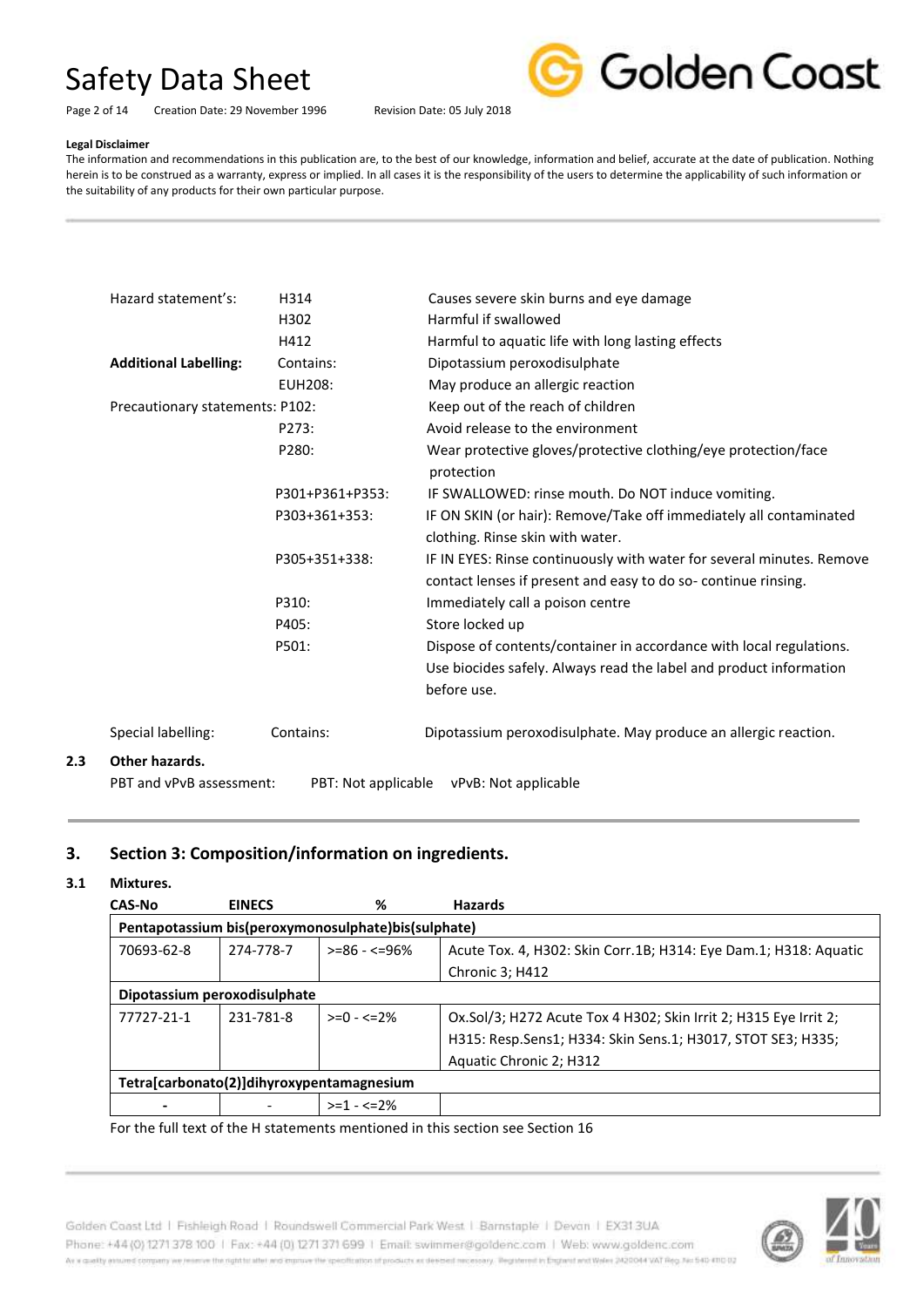Page 3 of 14 Creation Date: 29 November 1996 Revision Date: 05 July 2018



#### **Legal Disclaimer**

The information and recommendations in this publication are, to the best of our knowledge, information and belief, accurate at the date of publication. Nothing herein is to be construed as a warranty, express or implied. In all cases it is the responsibility of the users to determine the applicability of such information or the suitability of any products for their own particular purpose.

## **4. Section 4: First aid measures.**

| 4.1 | Description of first aid measures. |                                                                                                                                                                                                                    |
|-----|------------------------------------|--------------------------------------------------------------------------------------------------------------------------------------------------------------------------------------------------------------------|
|     | General advice:                    | Never give anything by mouth to an unconscious person. Remove from<br>exposure, lie down. In the case of accident or if you feel unwell, seek<br>medical advice immediately (show the label where possible)        |
|     | If inhaled:                        | In case of accident by inhalation; remove the casualty to fresh air and keep<br>at rest. If breathing is irregular or stopped, administer artificial respiration.<br>Call a physician immediately.                 |
|     | In case of skin contact:           | Immediately flush skin with large amounts of water. Remove contaminated<br>Clothing and shoes. Wash contaminated clothing before re-use. Consult a<br>physician.                                                   |
|     | In case of eye contact:            | Rinse immediately with plenty of water, also under eyelids for at least 15<br>minutes. Remove contact lenses. Consult an eye specialist immediately.<br>Go to an ophthalmic hospital if possible.                  |
|     | If swallowed:                      | Do NOT induce vomiting. If person vomits when lying on his back, place him<br>in the recovery position. Drink 1 or 2 glasses of water. Never give anything<br>by mouth to an unconscious person. Call a physician. |

### **4.2 Most important symptoms and effects, both acute and delayed.**

| Symptoms: May provoke the following symptoms: |                                                                             |
|-----------------------------------------------|-----------------------------------------------------------------------------|
| Inhalation:                                   | Nose bleed, irritation, cough, discomfort                                   |
| Skin contact:                                 | Severe irritation, Erythema, Burn, Rash, Discomfort                         |
| Eye contact:                                  | Corrosion, Irritation, Discomfort, Iachrymation, Blurred vision, Ulceration |
| Ingestion:                                    | Inflammation of the stomach (gastritis)                                     |

| 4.3                                                           | Indication of any immediate medical attention and special treatment needed. |                                                                                                                       |  |
|---------------------------------------------------------------|-----------------------------------------------------------------------------|-----------------------------------------------------------------------------------------------------------------------|--|
|                                                               | Treatment:                                                                  | Treat symptomatically                                                                                                 |  |
| 5.                                                            | Section 5: Firefighting measures.                                           |                                                                                                                       |  |
| 5.1                                                           | Extinguishing media.                                                        |                                                                                                                       |  |
|                                                               | Suitable media:                                                             | Use extinguishing measures that are appropriate to local circumstances<br>and the environment.                        |  |
|                                                               | Unsuitable media:                                                           | Carbon dioxide (CO2). High volume water jet.                                                                          |  |
| 5.2<br>Special hazards arising from the substance or mixture. |                                                                             |                                                                                                                       |  |
|                                                               | Specific Hazards:                                                           | The product itself does not burn.                                                                                     |  |
| 5.3                                                           | Advice for firefighters.                                                    |                                                                                                                       |  |
|                                                               | Special equipment:                                                          | In the event of fire, wear self-contained breathing apparatus and protective<br>suit.                                 |  |
|                                                               | Further information:                                                        | Cool containers/ tanks with water spray. Do not allow run-off from fire<br>fighting to enter drains or water courses. |  |

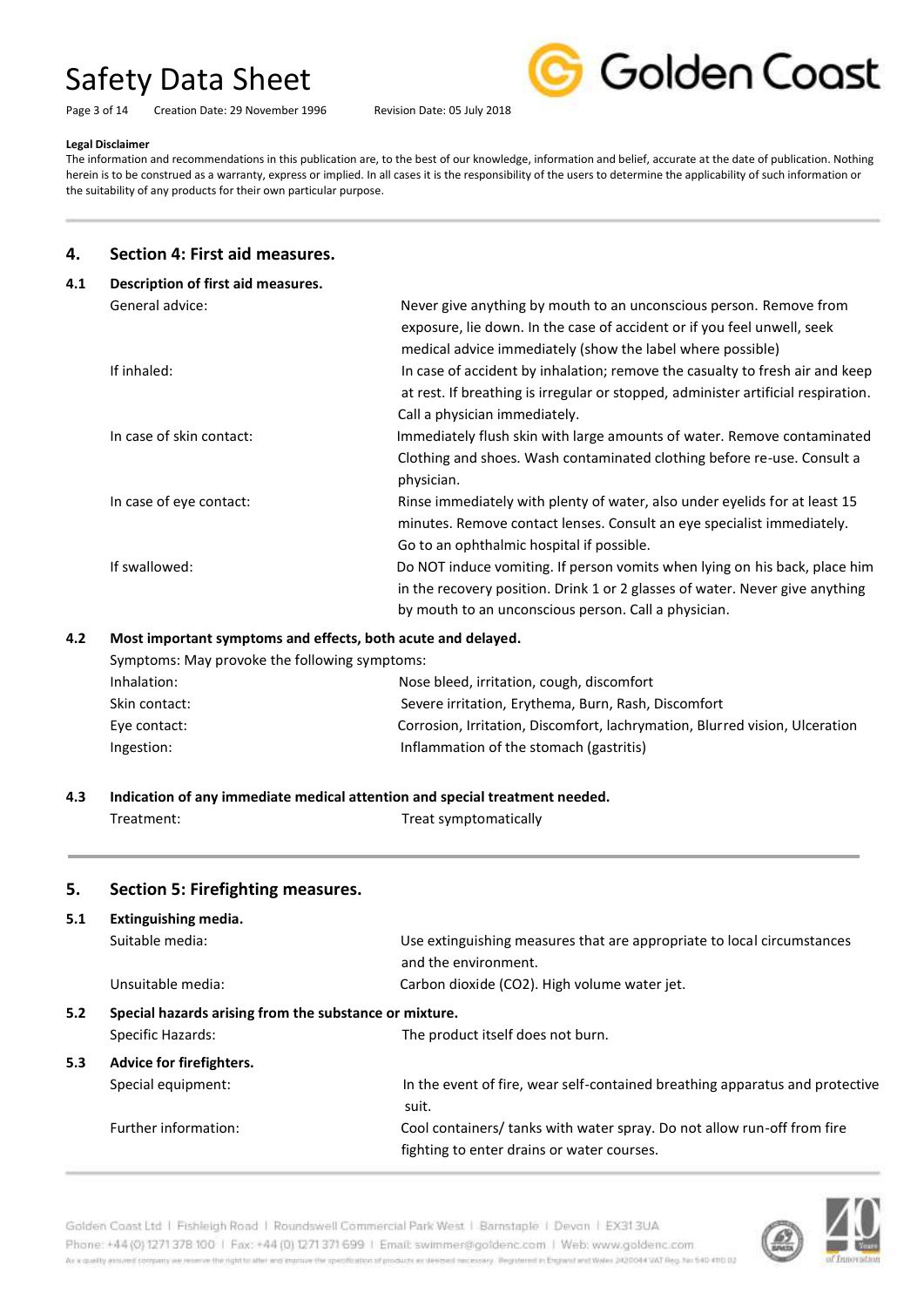Page 4 of 14 Creation Date: 29 November 1996 Revision Date: 05 July 2018



#### **Legal Disclaimer**

The information and recommendations in this publication are, to the best of our knowledge, information and belief, accurate at the date of publication. Nothing herein is to be construed as a warranty, express or implied. In all cases it is the responsibility of the users to determine the applicability of such information or the suitability of any products for their own particular purpose.

## **6. Section 6: Accidental release measures.**

## **6.1 Personal precautions, protective equipment and emergency procedures.** Personal precautions: Evacuate personnel to safe areas. Avoid contact with skin, eyes and clothing. Avoid breathing dust. Use personal protective equipment. Ensure adequate ventilation. **6.2 Environmental precautions.** Environmental precautions: Should not be released into the environment. Prevent material from entering sewers, waterways, or low area. Do not contaminate water. **6.3 Methods and material for containment and cleaning up.** Cleaning up: Sweep up and shovel into suitable containers for disposal. Avoid dust formation. After cleaning, flush away traces with water. Further information:  $\qquad \qquad$  Dispose of in accordance with local regulations.

## **6.4 Reference to other sections.**

See Section 8 for personal protective information

## **7. Section 7: Handling and storage.**

**7.1 Precautions for safe handling.** Advice on safe handling: Use only in well-ventilated areas. Do not breathe dust. Avoid dust formation in confined areas. Avoid contact with skin and eyes. Keep away from heat and flame. **7.2 Conditions for safe storage, including any incompatibilities.** Storage: Storage: Storage: Keep in a dry, cool and well ventilated place. Protect from contamination. Containers Containers Containers. Common storage: Keep away from: Combustible material. Never allow product to get in contact with water during storage. Other information: Stable under recommended storage conditions **7.3 Specific end use(s).** Specific use(s) No information available.

**Further information Protect from humidity and water.**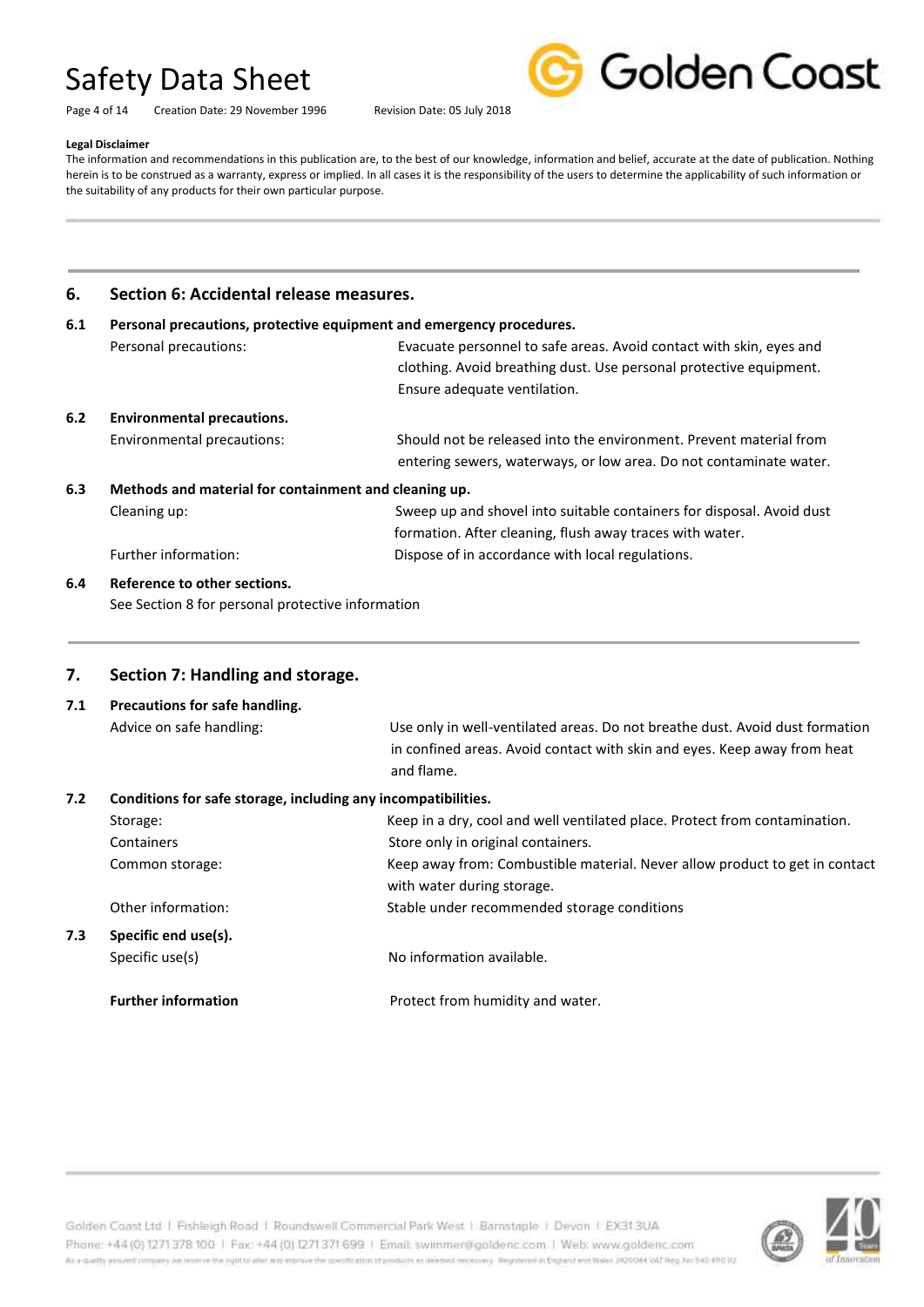Page 5 of 14 Creation Date: 29 November 1996 Revision Date: 05 July 2018



#### **Legal Disclaimer**

The information and recommendations in this publication are, to the best of our knowledge, information and belief, accurate at the date of publication. Nothing herein is to be construed as a warranty, express or implied. In all cases it is the responsibility of the users to determine the applicability of such information or the suitability of any products for their own particular purpose.

## **8. Section 8: Exposure controls/personal protection.**

## **8.1 Control parameters.**

If sub-section is empty then no values are applicable

| <b>Use</b>     | <b>Exposure Route</b> | <b>Health Affect</b>              | Value                          |
|----------------|-----------------------|-----------------------------------|--------------------------------|
| <b>Workers</b> | Skin contact          | Acute - systematic effects        | 80 mg/kg body weight (bw) /day |
| Workers        | Inhalation            | Acute - systematic effects        | 50 mg/m $3$                    |
| Workers        | Skin contact          | Acute – local effects             | $0.449$ mg/cm2                 |
| <b>Workers</b> | Inhalation            | Acute – local effects             | 50 mg/m3                       |
| <b>Workers</b> | Skin contact          | Long-term - systematic effects    | $0.28$ mg/m3                   |
| <b>Workers</b> | <b>Inhalation</b>     | Long-term - systematic effects    | $0.28$ mg/m3                   |
| Consumers      | Skin contact          | Acute - systematic effects        | 80 mg/kg body weight (bw) /day |
| Consumers      | Inhalation            | Acute - systematic effects        | $25 \text{ mg/m}$ 3            |
| Consumers      | Ingestion             | Acute – systematic effects        | 10mg/kg body weight (bw) /day  |
| Consumers      | Skin contact          | Acute – local effects             | $0.224 \text{ mg/cm2}$         |
| Consumers      | Inhalation            | Acute – local effects             | $25 \text{ mg/m}$ 3            |
| Consumers      | Skin contact          | Long term - systematic effects    | 10 mg/kg body weight (bw) /day |
| Consumers      | Inhalation            | Long term - systematic effects    | $0.14$ mg/m3                   |
| Consumers      | Ingestion             | Long term - systematic effects    | 10 mg/kg body weight (bw) /day |
| Consumers      | Inhalation            | Effect: Long-term - local effects | $0.14$ mg/m3                   |

## **Pentapotassium bis(peroxymonosulphate)bis(sulphate)**

## **Predicted No Effect Concentration (PNEC)**

## Pentapotassium bis(peroxymonosulphate)bis(sulphate)

| Compartment             | Value   |      |
|-------------------------|---------|------|
| Fresh water             | 0.022   | Mg/l |
| Marine water            | 0.002   | Mg/l |
| Intermitent use/release | 0.0109  | Mg/l |
| Fresh water sediment    | 0.017   | Mg/l |
| Fresh water sediment    | 0.017   | Mg/l |
| Marine sediment         | 0.00174 | Mg/l |
| Soil                    | 0.885   | Mg/l |
| Sewage treatment plants | 108     | Mg/l |

## **8.2 Exposure controls.**

Engineering measures: Ensure adequate ventilation, especially in confined area. Eye protection: Wear safety glasses or coverall chemical splash goggles.

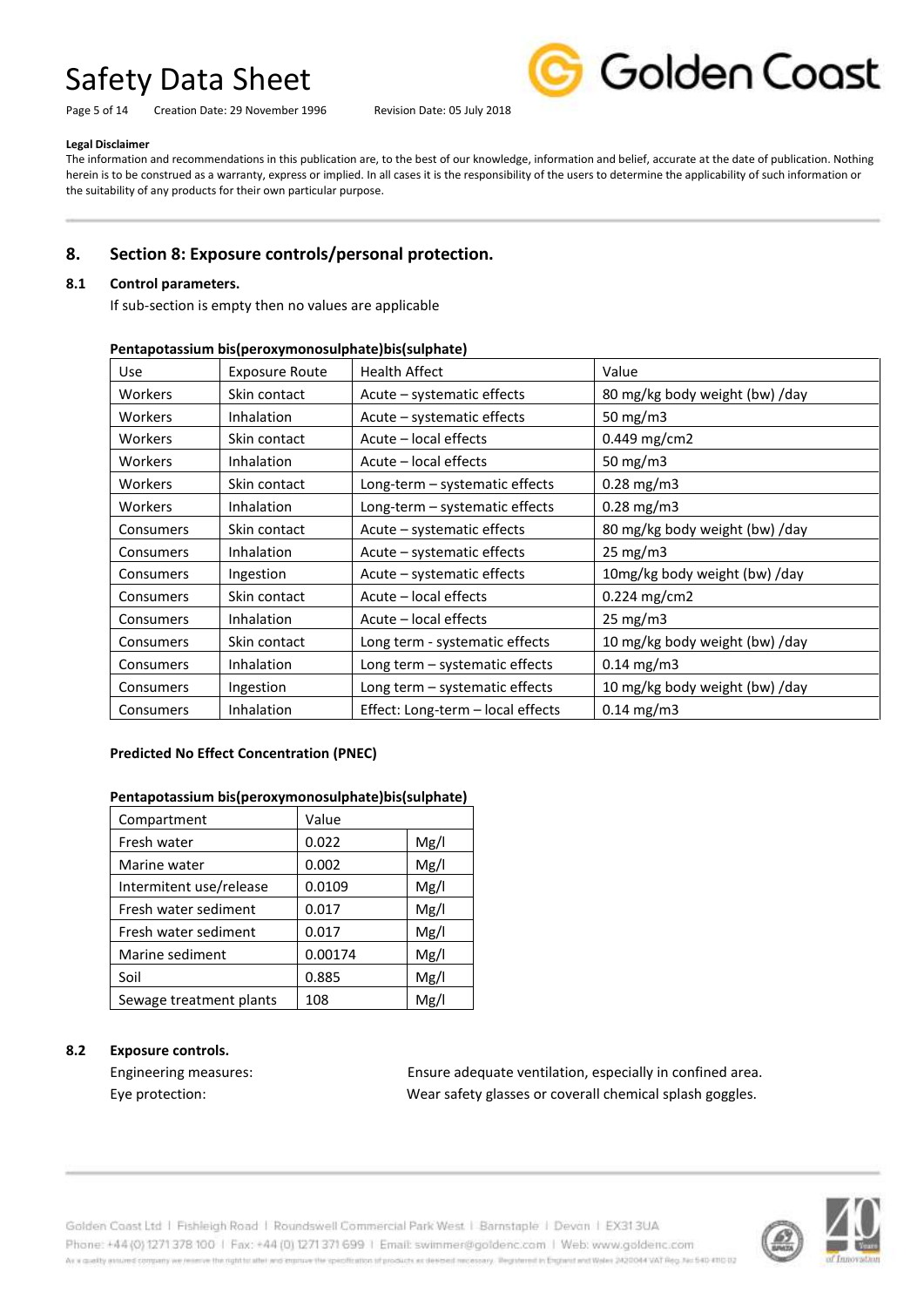Page 6 of 14 Creation Date: 29 November 1996 Revision Date: 05 July 2018



#### **Legal Disclaimer**

The information and recommendations in this publication are, to the best of our knowledge, information and belief, accurate at the date of publication. Nothing herein is to be construed as a warranty, express or implied. In all cases it is the responsibility of the users to determine the applicability of such information or the suitability of any products for their own particular purpose.

| Hand protection:          | Wear protective gloves                                                |
|---------------------------|-----------------------------------------------------------------------|
|                           | Material: Butyl-rubber                                                |
|                           | Break through time: >=8 h                                             |
|                           | Glove thickness: 0.5mm                                                |
| Skin and body protection: | Where there is potential for skin contact, have available and wear as |
|                           | appropriate, impervious gloves, apron, pants, jacket, hood and boots. |
|                           | Remove and wash contaminated clothing before re-use.                  |
| Protective measures:      | When using do not eat or drink. Do not breathe dust.                  |
| Hygiene measures:         | Wash hands before breaks and immediately after handling the product.  |
|                           | Regular cleaning of equipment, work area and clothing. Handle In      |
|                           | accordance with good industrial hygiene and safety practice.          |
| Respiratory protection:   | When workers are facing concentrations above the exposure limit they  |
|                           | must use appropriate certified respirators.                           |

## **9. Section 9: Physical and chemical properties.**

## **9.1 Information on basic physical and chemical properties.**

| Form:                     | Solid form, granular                                    |
|---------------------------|---------------------------------------------------------|
| Colour:                   | White                                                   |
| Odour:                    | None                                                    |
| pH @ 20°C                 | 2.1 at 30 g/l (20°C)                                    |
| Melting point:            | Decomposes before melting                               |
| Boiling point:            | Not applicable                                          |
| Flash point:              | Does not flash                                          |
| Flammability (solid, gas) | Product is not flammable                                |
| Oxidizing properties:     | The substance or mixture is not classified as oxidizing |
| Explosive properties:     | Product does not present an explosion hazard            |
| Vapour pressure:          | $< 0.0000017$ hPa                                       |
| Relative density:         | 2.35 at 20°C                                            |
| Water solubility:         | 297 - 357 g/l at 22°C                                   |
| Density @ 20°:            | Not determined                                          |
| Water solubility:         | Soluble                                                 |
| Viscosity, dynamic        | No data available                                       |
| <b>Other Information</b>  |                                                         |

No further information available

**9.2 Other Information**

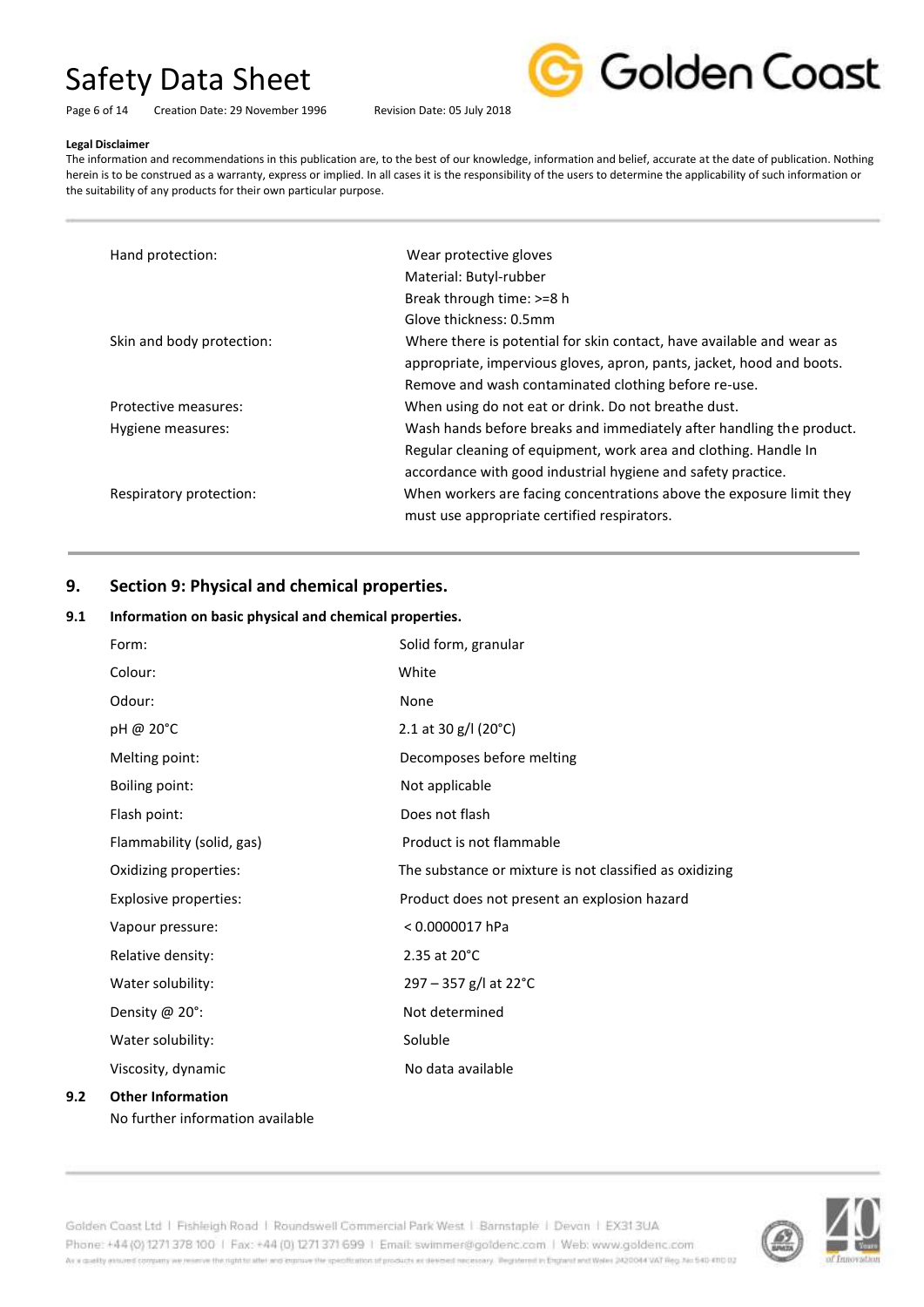Page 7 of 14 Creation Date: 29 November 1996 Revision Date: 05 July 2018



#### **Legal Disclaimer**

The information and recommendations in this publication are, to the best of our knowledge, information and belief, accurate at the date of publication. Nothing herein is to be construed as a warranty, express or implied. In all cases it is the responsibility of the users to determine the applicability of such information or the suitability of any products for their own particular purpose.

## **10. Section 10: Stability and reactivity. 10.1 Reactivity.**

| TO'T | <b>Reactivity.</b><br>Reactivity                                     | Stable under recommended storage conditions |          |                   |
|------|----------------------------------------------------------------------|---------------------------------------------|----------|-------------------|
| 10.2 | <b>Chemical stability.</b><br>Chemical stability                     | Stable under normal conditions              |          |                   |
| 10.3 | Possibility of hazardous reactions.<br>Possibility of haz. reactions | No information available                    |          |                   |
| 10.4 | Conditions to avoid.<br>Conditions to avoid                          | Temperature : > 50°C Avoid extreme heat     |          |                   |
| 10.5 | Incompatible materials.<br>Incompatible materials                    | Halogentated compounds                      | Cyanides | Heavy metal salts |
| 10.6 | Hazardous decomposition products.<br>Haz. Decomp. products           | No data available                           |          |                   |

## **11. Section 11: Toxicological information.**

**11.1 Information on toxicological effects. Acute oral toxicity** 

Acute toxicity estimate: 506.88 mg/kg Method: Calculation method

*Pentapotassium bis(peroxymonosulphate) bis(sulphate)* LD50 Rat 500 mg/kg Method: OECD Test Guideline 423 *Dipotassium peroxodisulphate*  LD50 Rat 1,130 mg/kg OECD Test Guideline 401 *Tetra[carbonato(2-)]dihydroxypentamagnesium* LD50 Rat > 2,000 mg/kg Fixed Dose Method Information given is based on data obtained from similar substances

Acute inhalation toxicity LC50  $4 h$  Rat  $> 5$  mg/l

*Pentapotassium bis(peroxymonosulphate) bis (sulphate)*  LC50: 4 h Rat > > 5 mg/l Method: OECD Test Guideline 403 *Dipotassium peroxodisulphate*

LC50: 4 h Rat >5 mg/l Respiratory tract irritation Dust

## Acute dermal toxicity *Pentapotassium bis(peroxymonosulphate) bis(sulphate)* LD50: Rat >2,000 mg/kg Method: Directive 67/548/EEC, Annex V, B.3.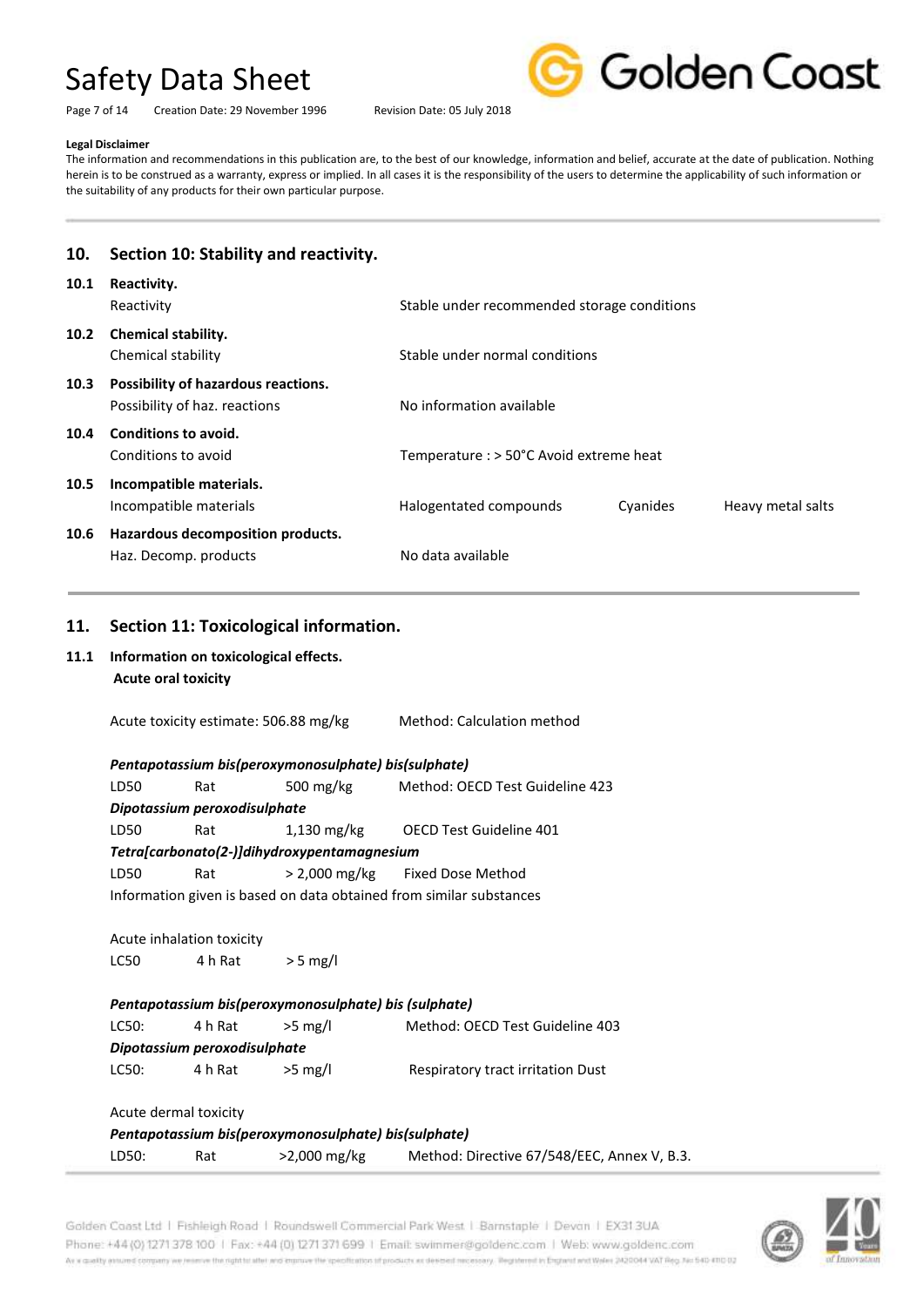Page 8 of 14 Creation Date: 29 November 1996 Revision Date: 05 July 2018



#### **Legal Disclaimer**

The information and recommendations in this publication are, to the best of our knowledge, information and belief, accurate at the date of publication. Nothing herein is to be construed as a warranty, express or implied. In all cases it is the responsibility of the users to determine the applicability of such information or the suitability of any products for their own particular purpose.

| LD50:                          | Rabbit             | >10,000 mg/kg                                         |                                                                     |                                |
|--------------------------------|--------------------|-------------------------------------------------------|---------------------------------------------------------------------|--------------------------------|
|                                |                    |                                                       |                                                                     |                                |
| Skin irritation                |                    |                                                       |                                                                     |                                |
| Rabbit                         |                    | <b>Result: Causes burns</b>                           |                                                                     |                                |
|                                | Classification     |                                                       | Result                                                              | Method                         |
|                                |                    | Pentapotassium bis(peroxymonosulphate) bis(sulphate)  |                                                                     |                                |
| Rabbit                         | Corrosive          |                                                       | Causes burns                                                        | <b>OECD Test Guideline 404</b> |
| Dipotassium peroxodisulphate   |                    |                                                       |                                                                     |                                |
| Rabbit                         | Irritating to skin |                                                       | Skin irritation                                                     | <b>OECD Test Guideline 404</b> |
|                                |                    | Tetra[carbonato(2-)]dihydroxypentamagnesium           |                                                                     |                                |
| $(RhE)*$                       |                    | Not classified as irritant                            | No skin irritant                                                    | <b>OECD Test Guideline 431</b> |
|                                |                    |                                                       | Information given is based on data obtained from similar substances |                                |
| *reconstructed human epidermis |                    |                                                       |                                                                     |                                |
| Eye irritation                 |                    |                                                       |                                                                     |                                |
| Rabbit                         |                    | Result: Severe eye irritation                         |                                                                     |                                |
|                                |                    |                                                       |                                                                     |                                |
|                                |                    | Pentapotassium bis(peroxymonosulphate) bis(sulphate)  |                                                                     |                                |
| Rabbit                         |                    | Causes severe burns                                   | Corrosive                                                           | <b>OECD Test Guideline 404</b> |
|                                |                    | Tetra[carbonato(2-)]dihydroxypentamagnesium           |                                                                     |                                |
| Rabbit                         |                    | Not classified as irritant                            | No eye irritation                                                   | <b>OECD Test Guideline 405</b> |
|                                |                    |                                                       | Information given is based on data obtained from similar substance  |                                |
| Sensitisation                  |                    |                                                       |                                                                     |                                |
| Guinea Pig                     |                    |                                                       |                                                                     |                                |
| Result:                        |                    |                                                       | Did not cause sensitisation on laboratory animals                   |                                |
|                                |                    | Classification: Not a sensitizer by inhalation        |                                                                     |                                |
|                                |                    |                                                       |                                                                     |                                |
|                                |                    | Pentapotassium bis(peroxymonosulphate) bis(sulphate)  |                                                                     |                                |
| Guinea Pig                     |                    |                                                       |                                                                     |                                |
|                                |                    | Classification: Does not cause skin sensitisation     |                                                                     |                                |
| Result:                        |                    | Does not cause skin sensitisation                     |                                                                     |                                |
| Human                          |                    |                                                       |                                                                     |                                |
|                                |                    | Classification: Does not cause skin sensitisation     |                                                                     |                                |
| Result:                        |                    | Does not cause respiratory sensitisation              |                                                                     |                                |
| Dipotassium peroxodisulphate   |                    |                                                       |                                                                     |                                |
|                                |                    |                                                       |                                                                     |                                |
| Human                          |                    |                                                       |                                                                     |                                |
|                                |                    | Classification: May cause sensitisation by inhalation |                                                                     |                                |

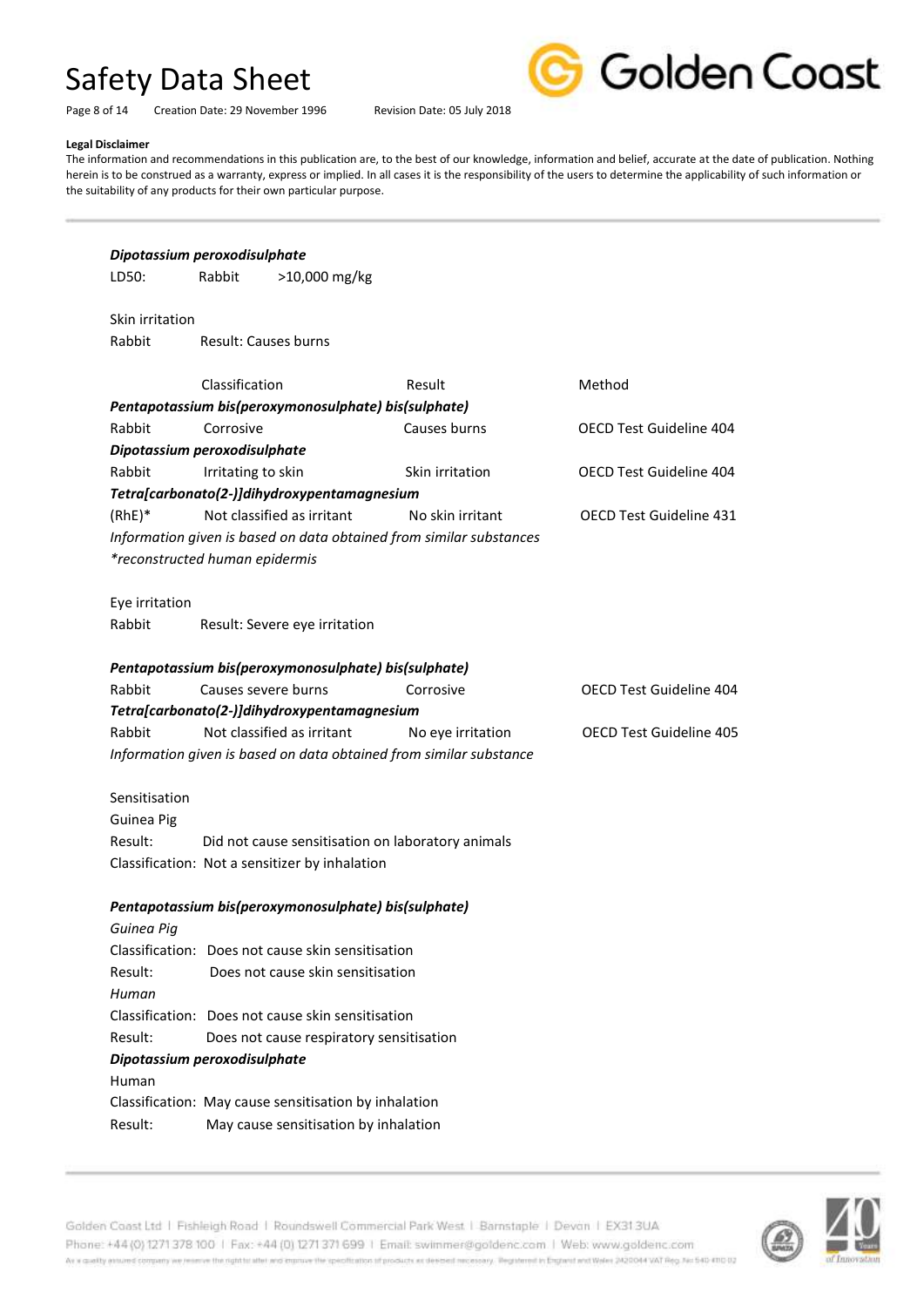Page 9 of 14 Creation Date: 29 November 1996 Revision Date: 05 July 2018



## **Legal Disclaimer**

The information and recommendations in this publication are, to the best of our knowledge, information and belief, accurate at the date of publication. Nothing herein is to be construed as a warranty, express or implied. In all cases it is the responsibility of the users to determine the applicability of such information or the suitability of any products for their own particular purpose.

Mouse Local lymph node test Classification: May cause sensitisation by skin contact Result: May cause sensitisation by skin contact Method: OECD Test Guideline 429

Repeated dose toxicity LC50  $4 h$  Rat  $>5 mg/l$ 

## *Dipotassium peroxodisulphate*

Oral Rat NOAEL: 131.5 mg/kg Method: OECD Test Guideline 407 No toxicologically significant effects were found *Tetra[carbonato(2-)]dihydroxypentamagnesium* Oral Rat Exposure time: 90d NOAEL: 1,531 mg/kg Method: OECD Test Guideline 408 No toxicologically significant effects were found *Information given is based on data obtained from similar substances*

Mutagenicity assessment

## *Pentpotassium bid(peroxymonosulphate) bis(sulphate)*

Animal testing did not show any mutagenic effects. Did not cause genetic damage in cultured bacterial cells. Tests on mammalian cell cultures showed mutagenic effects. Evidence suggests this substance does not cause genetic damage in animals.

## *Dipotassium peroxodisulphate*

Animal testing did not show any mutagenic effects. Did not cause genetic damage in cultured bacterial cells. Tests on mammalian cell cultures showed mutagenic effects. Evidence suggests this substance does not cause genetic damage in animals.

## *Tetra[carbonato(2-)]dihydroxypentamagnesium*

Tests on bacterial or mammalian cell cultures did not show mutagenic effects. Evidence suggests this substance does not cause genetic damage in animals. Information given is based on data obtained from similar substance.

Carcinogenicity assessment

## *Dipotassium peroxodisulphate*

Not classifiable as a human carcinogen. Animal testing showed no reproductive toxicity. Information given is based on data obtained from similar substances



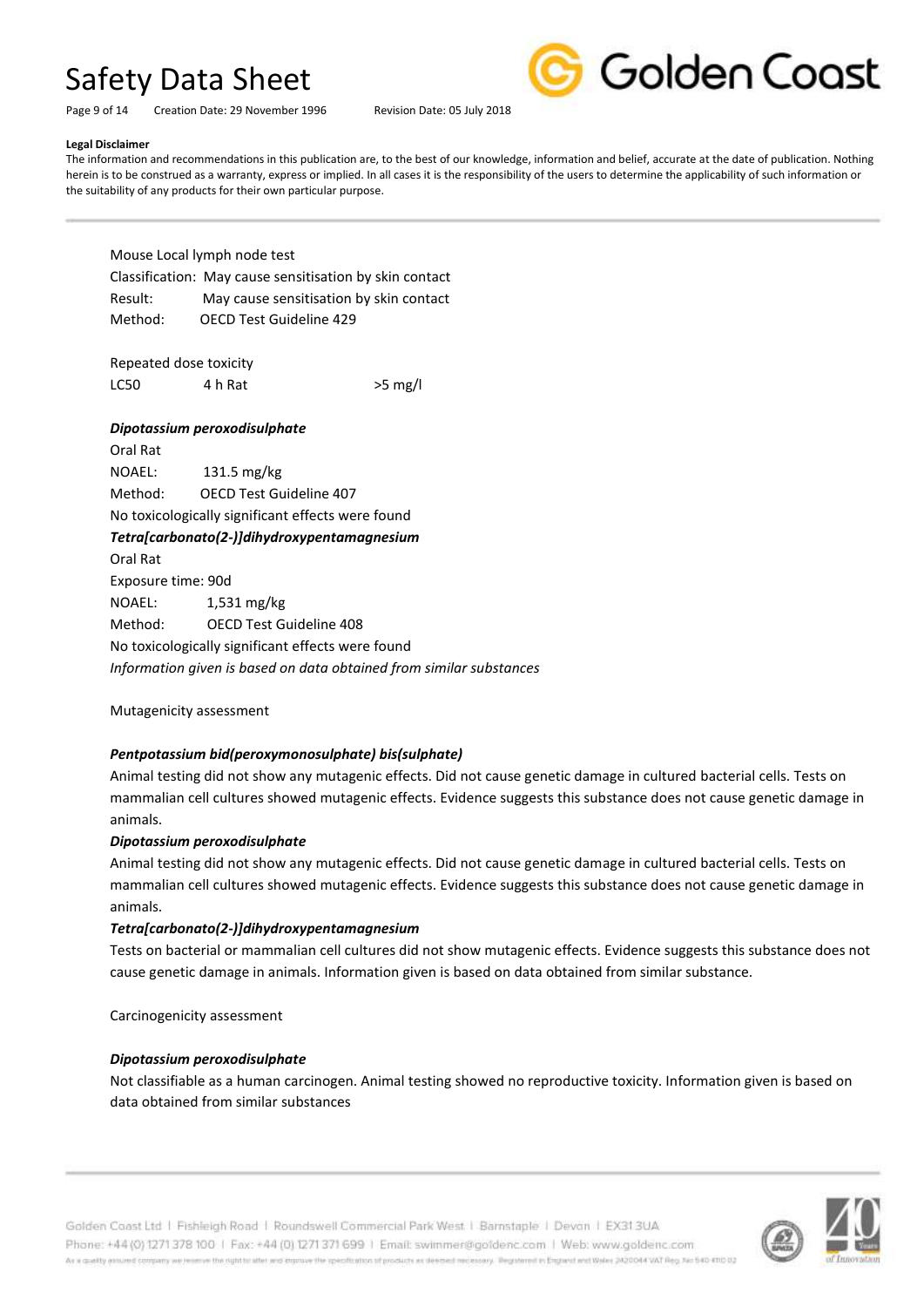Page 10 of 14 Creation Date: 29 November 1996 Revision Date: 05 July 2018



#### **Legal Disclaimer**

The information and recommendations in this publication are, to the best of our knowledge, information and belief, accurate at the date of publication. Nothing herein is to be construed as a warranty, express or implied. In all cases it is the responsibility of the users to determine the applicability of such information or the suitability of any products for their own particular purpose.

## *Tetra[carbonato(2-)dihydroxypentamagnesium*

Not classifiable as a human carcinogen. Information given is based on data obtained from similar substances. Animal testing did not show any carcinogenic effects.

Toxicity to reproduction assessment

### *Dipotassium peroxodisulphate*

No toxicity to reproduction. Animal testing showed no reproductive toxicity. Information given is based on data obtained from similar substances

## *Tetra[carbonato(2-)dihydroxypentamagnesium*

No toxicity to reproduction. Information given is based on data obtained from similar substances. Animal testing showed no reproductive toxicity.

### Assesment teratogenicity

### *Pentapotassium bis(peroxymonosulphate) bis(sulphate)*

Animal testing showed no developmental toxicity

## *Dipotassium peroxodisulphate*

Animal testing showed no developmental toxicity. Information given is based on data obtained from similar substances.

#### *Tetra[carbonato(2-)dihydroxypentamagnesium*

Information given is based on data obtained from similar substances. Animal testing showed no developmental toxicity.

Human experience

**12.1 Toxicity.**

| Excessive exposures may affect human health, as follows: |                                                     |
|----------------------------------------------------------|-----------------------------------------------------|
| Inhalation:                                              | Discomfort, Cough, Nose bleeding                    |
| Skin contact:                                            | Irritation, Burn, Erythema                          |
| Eye contact:                                             | Corrosion                                           |
| Ingestion:                                               | Stomach: Gastrointestinal disturbance, Inflammation |

## **12. Section 12: Ecological information.**

| Toxicity.                                                           |                                                      |           |  |
|---------------------------------------------------------------------|------------------------------------------------------|-----------|--|
| Toxicity to fish                                                    |                                                      |           |  |
|                                                                     | Pentapotassium bis(peroxymonosulphate) bis(sulphate) |           |  |
| LC50/96h                                                            | Cyprinodon variegatus (sheepshead minnow):           | 1.09 mg/l |  |
| Method:                                                             | Directive 67/548/EEC, Annex V, C.1                   |           |  |
| Dipotassium peroxodisulphate                                        |                                                      |           |  |
| LC50/96h                                                            | Oncorhynchus mykiss (rainbow trout):                 | 76.3 mg/l |  |
| Method:                                                             | US EPA Test Guideline OPP 72-1                       |           |  |
| Information given is based on data obtained from similar substances |                                                      |           |  |

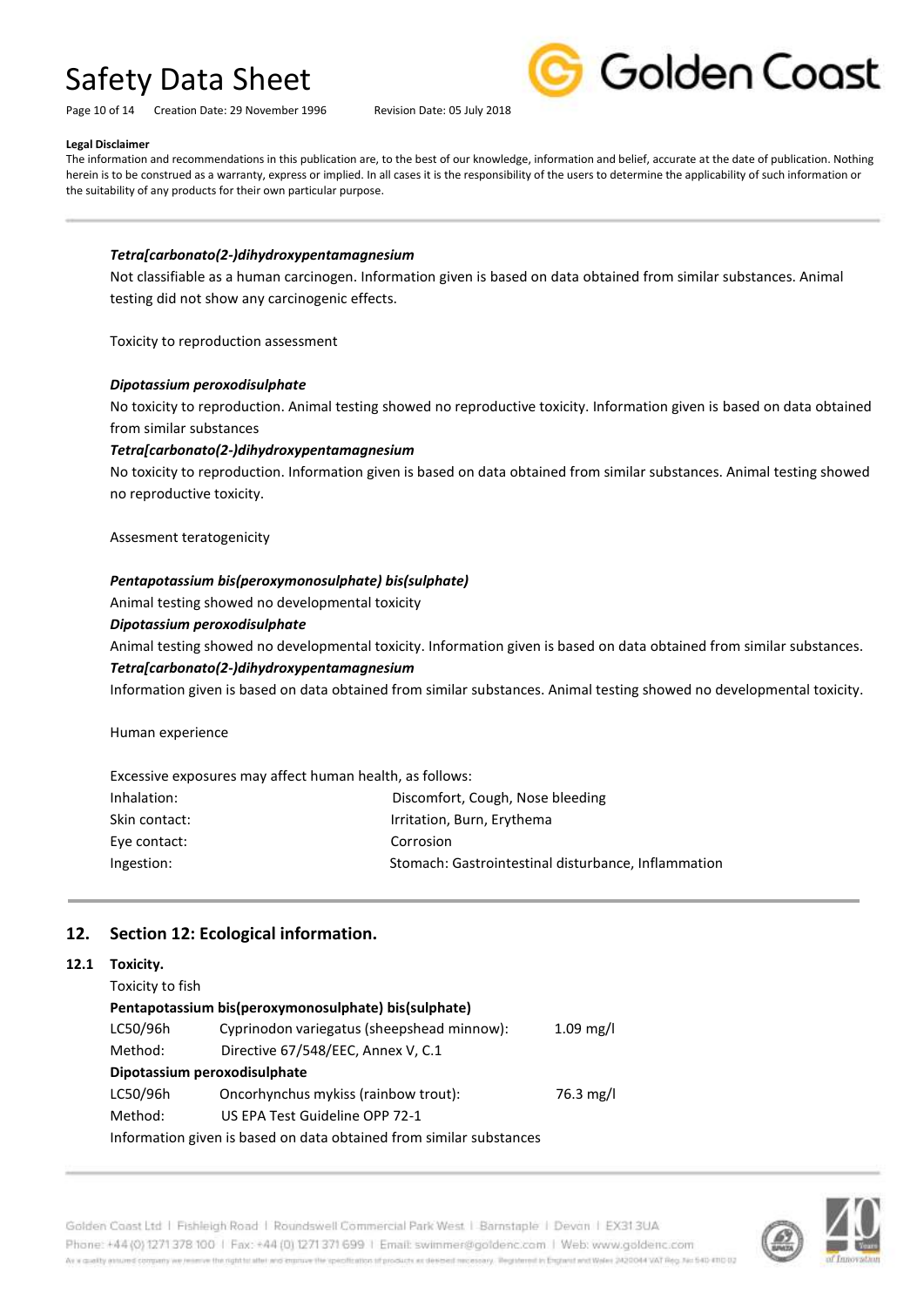Golden Coast

Page 11 of 14 Creation Date: 29 November 1996 Revision Date: 05 July 2018

#### **Legal Disclaimer**

The information and recommendations in this publication are, to the best of our knowledge, information and belief, accurate at the date of publication. Nothing herein is to be construed as a warranty, express or implied. In all cases it is the responsibility of the users to determine the applicability of such information or the suitability of any products for their own particular purpose.

| Tetra[carbonato(2-)]dihydroxypentamagnesium          |                                                                      |                     |  |  |
|------------------------------------------------------|----------------------------------------------------------------------|---------------------|--|--|
| LC50/96h                                             | Pimephales promelas (fathead minnow):                                | $2,120$ mg/l        |  |  |
|                                                      | Information given is based on data obtained from similar substances. |                     |  |  |
|                                                      |                                                                      |                     |  |  |
| Toxicity to aquatic plants                           |                                                                      |                     |  |  |
|                                                      | Pentapotassium bis(peroxymonosulphate) bis(sulphate)                 |                     |  |  |
| ErC50/96h                                            | Selenastrum capricornutum (green algae):                             | $>1$ mg/l           |  |  |
| Method:                                              | OECD Test Guideline 201                                              |                     |  |  |
| NOEC/72h                                             | Selenastrum capricornutum (green algae)                              | $0.5$ mg/l          |  |  |
| Dipotassium peroxodisulphate                         |                                                                      |                     |  |  |
| NOEC/72h                                             | Pseudokirchneriella subcapitata (green algae)                        | 39.2 mg/l           |  |  |
| Method:                                              | OECD Test Guideline 201                                              |                     |  |  |
|                                                      | Information given is based on data obtained from similar substances  |                     |  |  |
|                                                      | Tetra[carbonato(2-)]dihydroxypentamagnesium                          |                     |  |  |
| EC50/72h                                             | Desmodesmus subspicatus (green algae)                                | $>100$ mg/l         |  |  |
| Method:                                              | <b>OECD Test Guideline 201</b>                                       |                     |  |  |
|                                                      | Information given is based on data obtained from similar substances  |                     |  |  |
| NOEC/72h                                             | Desmodesmus subspicatus (green algae)                                | $>100$ mg/l         |  |  |
| Method:                                              | OECD Test Guideline 201                                              |                     |  |  |
|                                                      | Information given is based on data obtained from similar substances  |                     |  |  |
|                                                      |                                                                      |                     |  |  |
|                                                      | Toxicity to aquatic invertebrates                                    |                     |  |  |
|                                                      | Pentapotassium bis(peroxymonosulphate) bis(sulphate)                 |                     |  |  |
| EC50/48h                                             | Daphnia Magna (Water flea):                                          | $3.5$ mg/l          |  |  |
| Method:                                              | <b>OECD Test Guideline 202</b>                                       |                     |  |  |
| Dipotassium peroxodisulphate                         |                                                                      |                     |  |  |
| EC50/48h                                             | Daphnia Magna (Water flea)                                           | 120 mg/l            |  |  |
| Method:                                              | US EPA Test Guideline OPP 72-2                                       |                     |  |  |
|                                                      | Information given is based on data obtained from similar substances. |                     |  |  |
| Tetra[carbonato(2-)]dihydroxypentamagnesium          |                                                                      |                     |  |  |
| EC50/48h                                             | Daphnia Magna (water flea)                                           | 140 mg/l            |  |  |
|                                                      | Information given in based on data obtained from similar substances. |                     |  |  |
|                                                      |                                                                      |                     |  |  |
| Chronic toxicity to fish                             | Pentapotassium bis(peroxymonosulphate) bis(sulphate)                 |                     |  |  |
| NOEC/37d                                             |                                                                      |                     |  |  |
|                                                      | Cyprinodon variegatus (sheepshead minnow):                           | $0.22 \text{ mg/l}$ |  |  |
| Chronic toxicity to aquatic Invertebrates            |                                                                      |                     |  |  |
| Pentapotassium bis(peroxymonosulphate) bis(sulphate) |                                                                      |                     |  |  |
| NOEC/28d                                             | Americamysis bahia (mysid shrimp)                                    | $0.267$ mg/l        |  |  |
|                                                      |                                                                      |                     |  |  |

Golden Coast Ltd | Fishleigh Road | Roundswell Commercial Park West | Barnstaple | Devon | EX313UA Phone: +44 (0) 1271 378 100 | Fax: +44 (0) 1271 371 699 | Email: swimmer@goldenc.com | Web: www.goldenc.com As a quality ensured company we reserve the right to after and enprice the specification of products as deepent recessary. Registered in England and Wales (AQDO44 VAT Reg. Just 540-410 D2

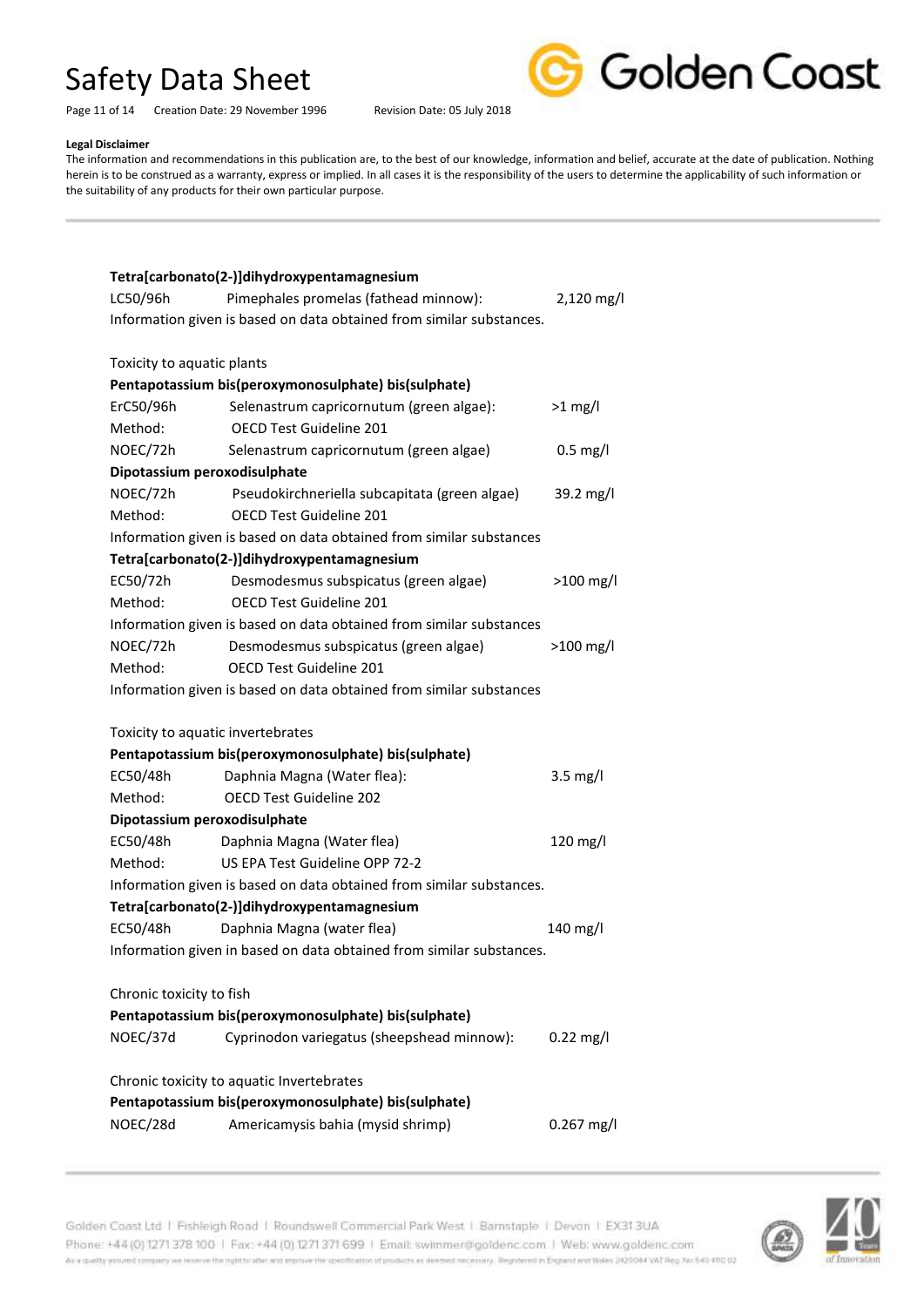Page 12 of 14 Creation Date: 29 November 1996 Revision Date: 05 July 2018



#### **Legal Disclaimer**

The information and recommendations in this publication are, to the best of our knowledge, information and belief, accurate at the date of publication. Nothing herein is to be construed as a warranty, express or implied. In all cases it is the responsibility of the users to determine the applicability of such information or the suitability of any products for their own particular purpose.

## **12.2 Persistence and degradability.**

|      | Biodegradability:                   | Pentapotassium bis(peroxymonosulphate) bis(sulphate)<br>Biodegradability                                                                   |
|------|-------------------------------------|--------------------------------------------------------------------------------------------------------------------------------------------|
|      |                                     | Dipotassium peroxodisulphate<br>Readily biodegradable                                                                                      |
|      |                                     | Tetra[carbonato(2-)]dihydroxypentamagnesium<br>The methods for determining biodegradability are not applicable to inorganic<br>substances. |
|      | Physico-chemical removability       | <b>Hydrolyses</b>                                                                                                                          |
| 12.3 | <b>Bioaccumulation potential.</b>   |                                                                                                                                            |
|      | Bioaccumlative potential:           | No data available                                                                                                                          |
| 12.4 | Mobility in soil.                   |                                                                                                                                            |
|      | Mobility in soil:                   | No data available                                                                                                                          |
| 12.5 | Results of PBT and vPvB assessment. |                                                                                                                                            |
|      | PBT and PvB                         | Contains no substance considered to be persistent, bioaccumulating and toxic<br>(PBT)                                                      |
|      |                                     | Contains no substance considered to be very persistent and very                                                                            |
|      |                                     | bioaccumulating (vPvB)                                                                                                                     |
| 12.6 | Other adverse effects.              |                                                                                                                                            |
|      | Other adverse effects               | No data available                                                                                                                          |
|      |                                     |                                                                                                                                            |

## **13. Section 13: Disposal considerations.**

## **13.1 Waste treatment methods.**

| Product:                 | Dispose of as hazardous waste in compliance with local and national regulations   |
|--------------------------|-----------------------------------------------------------------------------------|
| Contaminating packaging: | If recycling is not practicable, dispose of in compliance with local regulations. |

## **Classification**

Waste Codes in accordance with the European Waste Catalogue (EWC) are origin-defined. Since this product is used in several industries, no Waste Code can be provided by the supplier. The Waste Code should be determined in arrangement with you waste disposal partner or the responsible authority.

## **14. Section 14: Transport information. ADR**

## **14.1 UN number.**

Golden Coast Ltd | Fishleigh Road | Roundswell Commercial Park West | Barnstaple | Devon | EX313UA Phone: +44 (0) 1271 378 100 | Fax: +44 (0) 1271 371 699 | Email: swimmer@goldenc.com | Web: www.goldenc.com As a quality annumel company we renewe the right to aller wid improve the specification of products as deemed recessory. Registered in England and Wales 2420044 VAT Reg. No 540-410 02

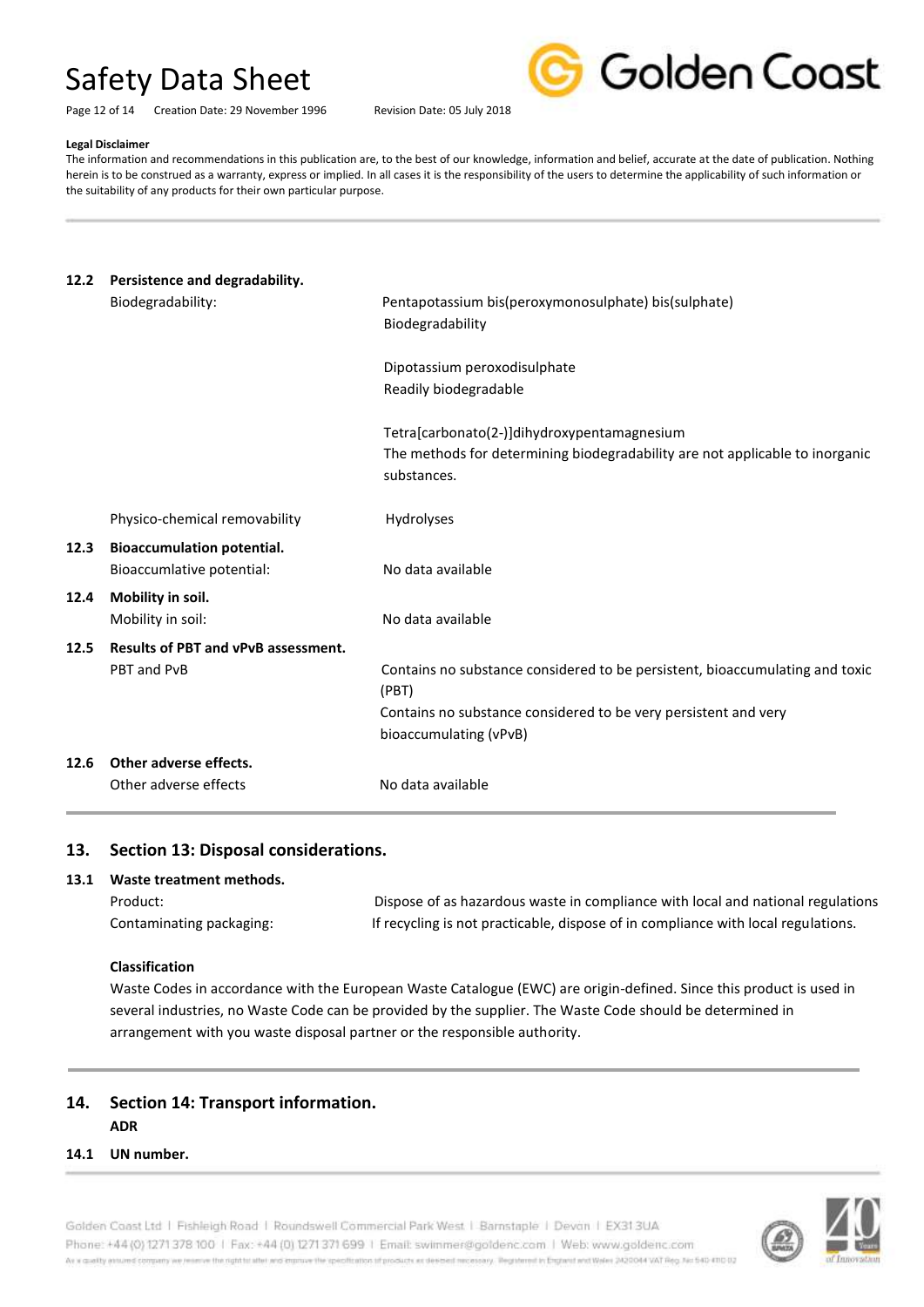Page 13 of 14 Creation Date: 29 November 1996 Revision Date: 05 July 2018



#### **Legal Disclaimer**

The information and recommendations in this publication are, to the best of our knowledge, information and belief, accurate at the date of publication. Nothing herein is to be construed as a warranty, express or implied. In all cases it is the responsibility of the users to determine the applicability of such information or the suitability of any products for their own particular purpose.

3260

- **14.2 UN proper shipping name.** CORROSIVE SOLID, ACIDIC, INORGANIC, N.O.S. (Monopersulfate Compound)
- **14.3 Transport hazard class(es).** 8

**14.4 Packing group.**

II

- **14.5 Environmental hazards.** For further information see section 12
- **14.6 Special precautions for user.** Tunnel restriction code: (E)

## **IATA\_C/IMDG**

- **14.1 UN number.** 3260
- **14.2 UN proper shipping name.** CORROSIVE SOLID, ACIDIC, INORGANIC, N.O.S. (Monopersulfate Compound)
- **14.3 Transport hazard class(es).**
	- 8
- **14.4 Packing group.** II
- **14.5 Environmental hazards.** For further information see section 12
- **14.6 Special precautions for user.** No data available
- **14.7 Transport in bulk according to annex II of MARPOL 73/78 and the IBC code.**

## **15. Section 15: Regulatory information.**

- **15.1 Safety, health and environmental regulations/legislation specific for the substance or mixture.**
	-

Other regulations: Take note of Directive 98/24/EC on the protection of the health and safety of workers from the risks related to chemical agents at work.

## **15.2 Chemical safety assessment.**

A Chemical Safety Assessment has been carried out for the substance